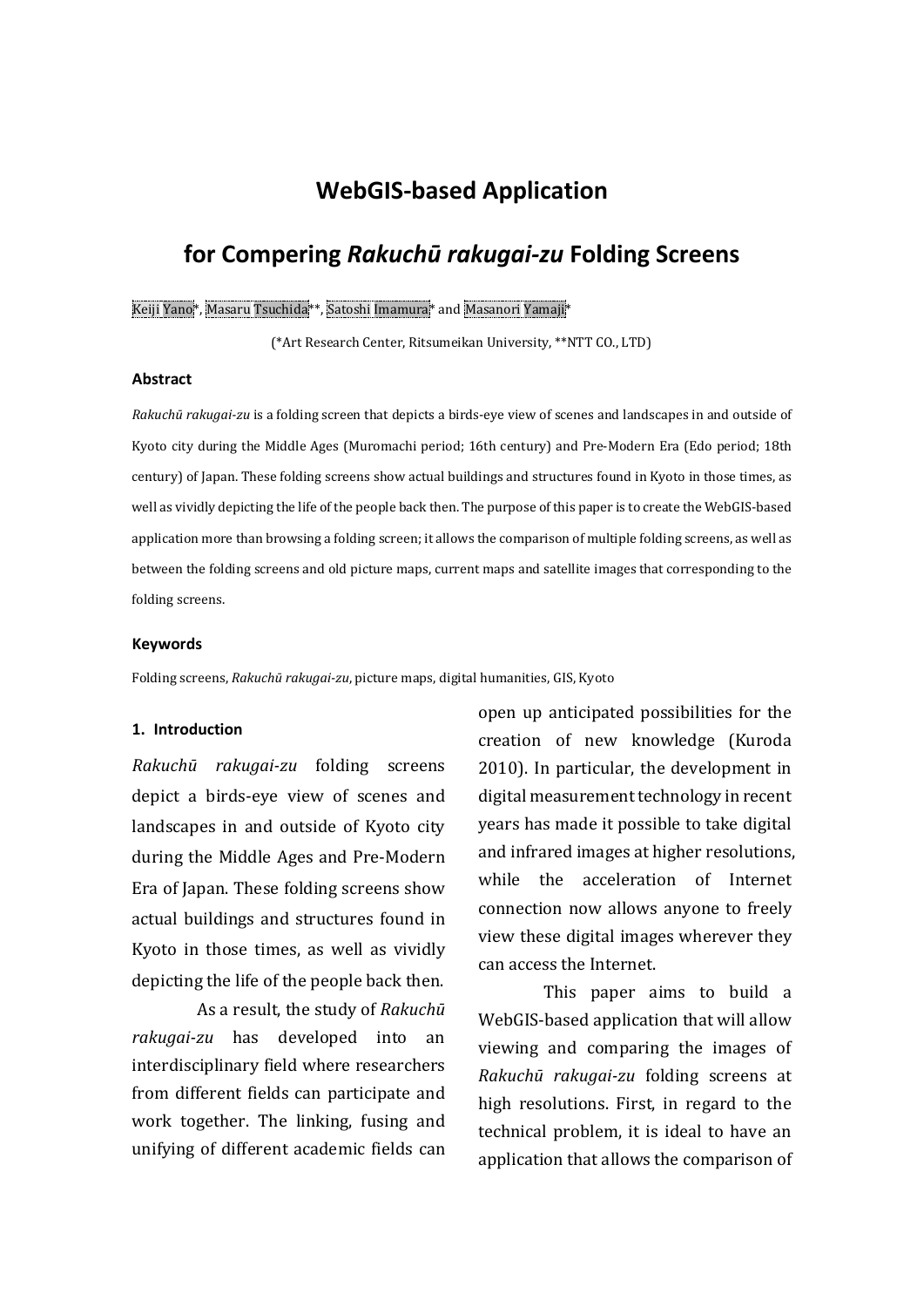illustrated landscapes by overlapping various folding screens as maps using a geographic information system (GIS). The Leaflet (a JavaScript library for interactive maps) is used to build a system for displaying *Rakuchū rakugaizu* folding screens, old picture maps, and up-to-date maps in several windows at the same time. In the case of a Web system using GIS, the subject locations must have coordinates that correspond to the actual longitude and latitude shown on an actual map. Geographical references can be placed over distorted maps such as old maps to ensure they match actual maps, but this is not realistic when it comes to illustrated spaces such as *Rakuchū rakugai-zu* folding screens that do not correspond to actual geographic spaces.

## **2. Selected** *Rakuchū rakugai-zu* **folding screens**

For this project, we created a list of all *Rakuchū rakugai-zu* folding screens based on the list made by Ōtsuka (2015).

Base on this we then made a comprehensive list of about 170 *Rakuchū rakugai-zu* folding screens that have been confirmed to exist in and outside of Japan (Figure 1). Each owner of *Rakuchū rakugai-zu* folding screens is requested to make or provide digital images of the folding screens at high resolutions. There are three main ways to obtain these images. The first is for the Art Research Center (ARC), Ritsumeikan University, to make its own high-resolution digital images of folding screen in the ARC's own collection or in the collection of other institutions and organization. The second is to add links to websites that have already made images of folding screens available for public viewing. The third is to request permission from owners of digital images already taken at relatively high resolutions but are not provided for general access for the use of their images. At the moment we have high-resolution digital images of around nine *Rakuchū rakugai-zu* folding screens as shown in Table 1.



**Figure 1. Portal site of** *Rakuchū rakugai-zu* **folding screens**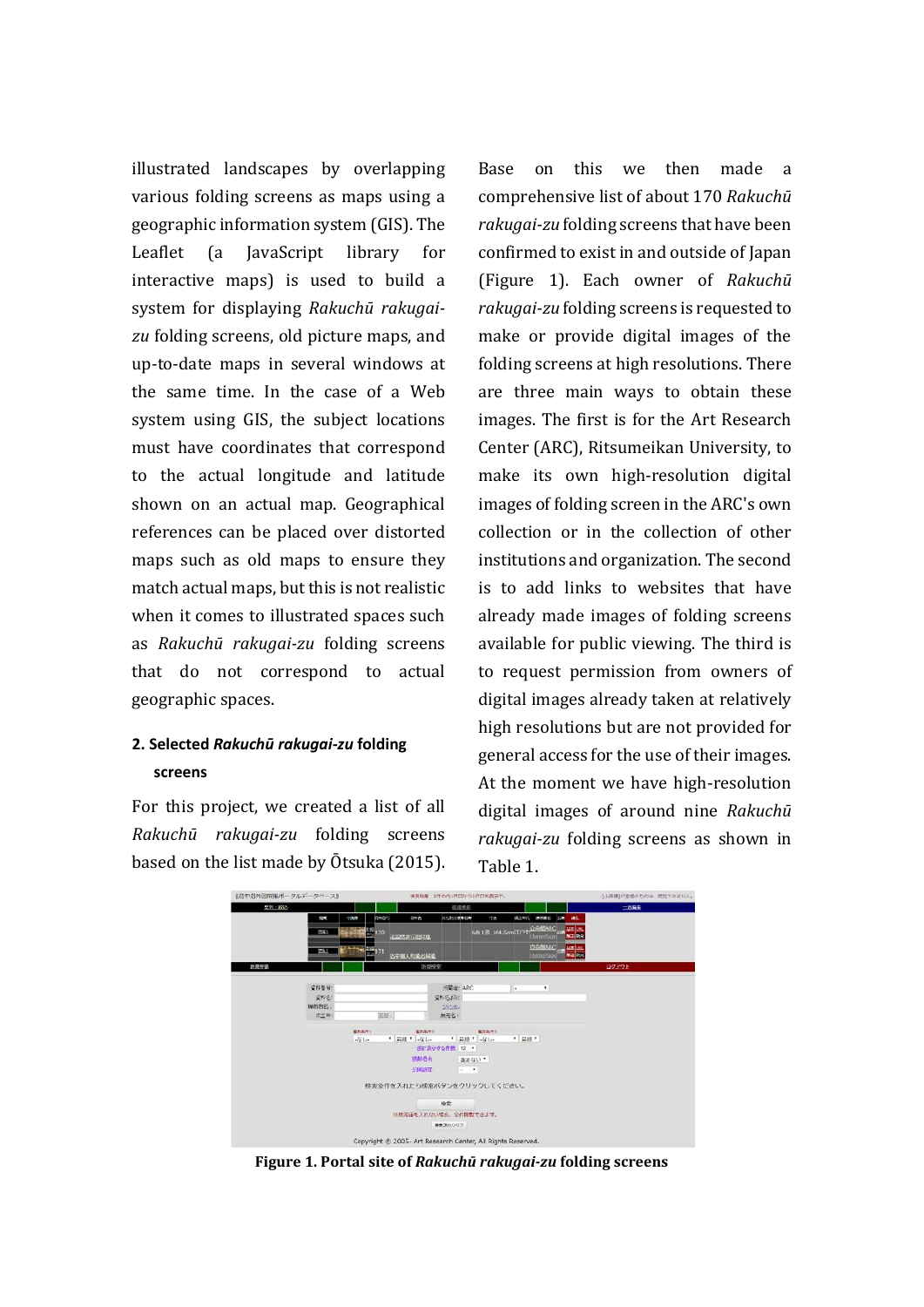| <b>Picture Maps</b>                      |                              |                                        |                                   |                                    |
|------------------------------------------|------------------------------|----------------------------------------|-----------------------------------|------------------------------------|
| Contents                                 | <b>Years or Eras</b>         | Holders                                | Scale or Form                     | Artists                            |
| Kunai-cho Rakuchū-ezu<br>(宮内庁洛中絵図)       | 1637                         | the Imperial Household<br>Agency       | 1:1,500                           | Nakai Family                       |
| Kyoto-dai Rakuchū-ezu<br>(京大洛中絵図)        | 1642                         | Kyoto University                       | 1:1,368                           | Nakai Family                       |
| <b>Folding Screens</b>                   |                              |                                        |                                   |                                    |
| Contents                                 | <b>Years or Eras</b>         | Holders                                | Scale or Form                     | Artists                            |
| <b>Uesugi Screens</b><br>(上杉本)           | Muromachi<br>$(1336 - 1573)$ | Yonezawa city Uesugi<br>Museum         | One pair of six-folded<br>screens | Kano Eitoku                        |
| Rekihaku Ko Screens<br>(歴博甲本)            | Muromachi<br>$(1336 - 1573)$ | National Museum of<br>Japanese History | One pair of six-folded<br>screens | Kano Motonobu                      |
| Rekihaku Otsu Screens<br>(歴博乙本)          | Momoyama<br>$(1573-1603)$    | National Museum of<br>Japanese History | One pair of six-folded<br>screens | Kano Shoei                         |
| Kyohaku Screens<br>(京博本)                 | Momoyama<br>$(1573-1603)$    | Kyoto National Museum                  | One pair of six-folded<br>screens | Kano Mitsunobu                     |
| <b>Funaki Screens</b><br>(舟木本)           | Early Edo<br>(17C)           | <b>Tokyo National Museum</b>           | One pair of six-folded<br>screens | Iwasa Matabei                      |
| Shokoji Screens<br>(勝興寺本)                | Early Edo<br>(17C)           | Takaoka City Museum                    | One pair of six-folded<br>screens | unknown                            |
| Sakaishi Screens<br>(堺市博物館本)             | Early Edo<br>(17C)           | Sakai City Musum                       | One pair of six-folded<br>screens | unknown                            |
| <b>Butsudai Screens</b><br>(佛大本)         | Early Edo<br>(17C)           | <b>Bukkyo University</b>               | One pair of six-folded<br>screens | unknown                            |
| Seigan-ji monzen-zu Screen<br>(誓願寺門前図屏風) | Early Edo<br>(17C)           | the Museum of Kyoto                    | Two-folded screens                | Iwasa Matabei (or his<br>workshop) |

**Table 1. Contents in the system**

## **3. A system for viewing and comparing**  *Rakuchū rakugai-zu* **folding screens**

Under the current project we built an application for viewing and comparing *Rakuchū rakugai-zu* folding screens using Leaflet allows the displaying of multiple contents in four windows. As shown in Table 1, we use nine *Rakuchū rakugai-zu* folding screens and two old picture maps: the "Imperial Household Agency *Rakuchū-ezu*" and "Kyoto University *Rakuchū-ezu*" which were drawn around early seventeen century.

The WebGIS-based application consists of three parts; *Rakuchū-ezu* (picture maps) and current maps (Topographic maps provided by Geospatial Information Authority of Japan) (Figure 2).

This WebGIS-based application implements the following functions (Figure 3); 1) Selecting *Rakuchū rakugaizu* folding screens and maps from Table1. Each of holding screens and maps have many red circle markers which suggest the specific locations (land marks such as temples and shrines) on them; 2) Selecting the specific locations as red circle markers. When you crick one marker, the specific landmark is zoomed up on the four windows at the same time; 3) Synchronization of screen scaling and movement. We can do zoom-in, zoom-out and move the screen freely as well as can change the folding screens and maps any time. And 4) Description of landmarks. We provide a title and its description of the specific location on the folding screens.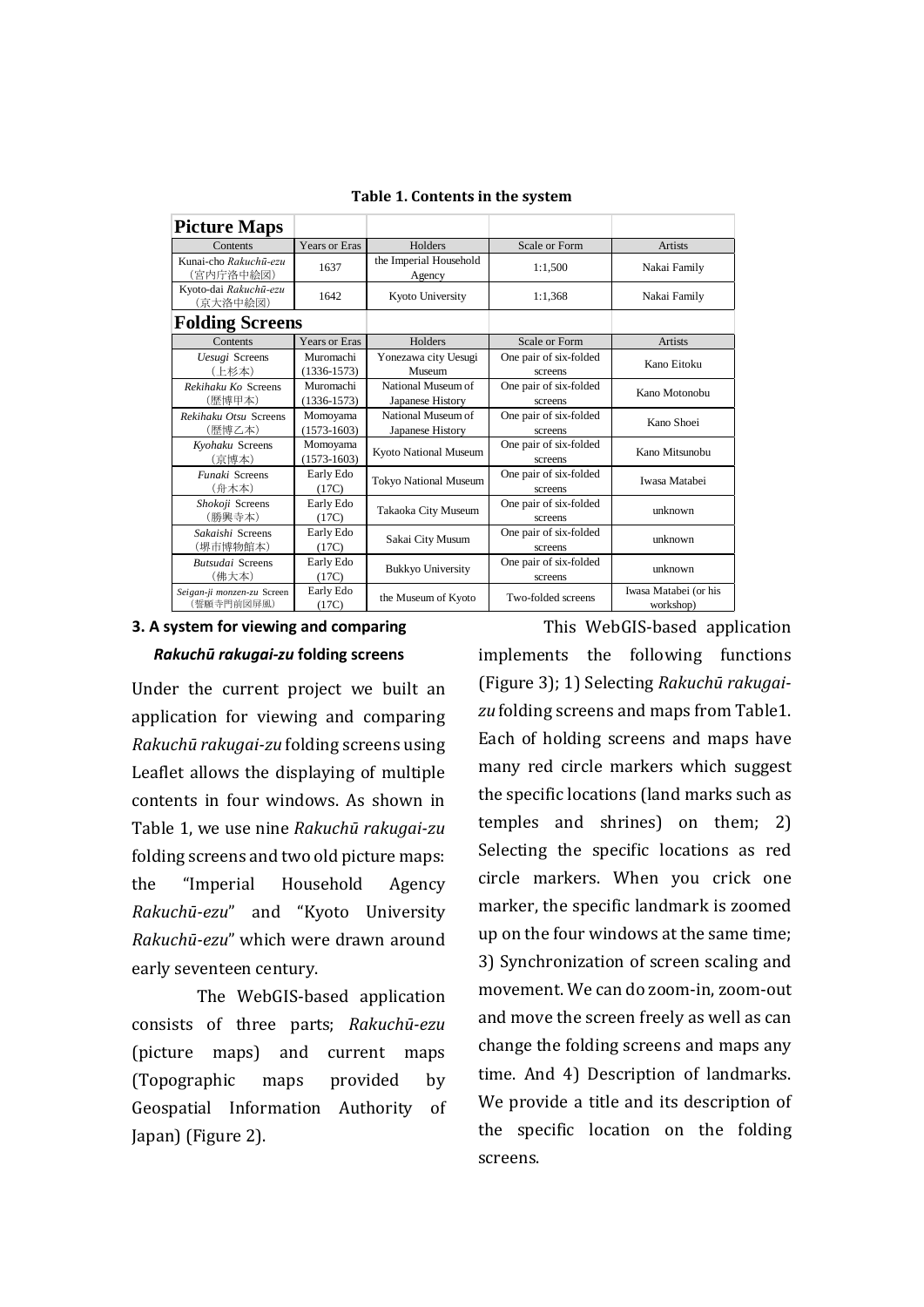

**Figure 2. Conceptual schema of the WebGIS-based application**



**Figure 3. Functions of the WebGIS-based application**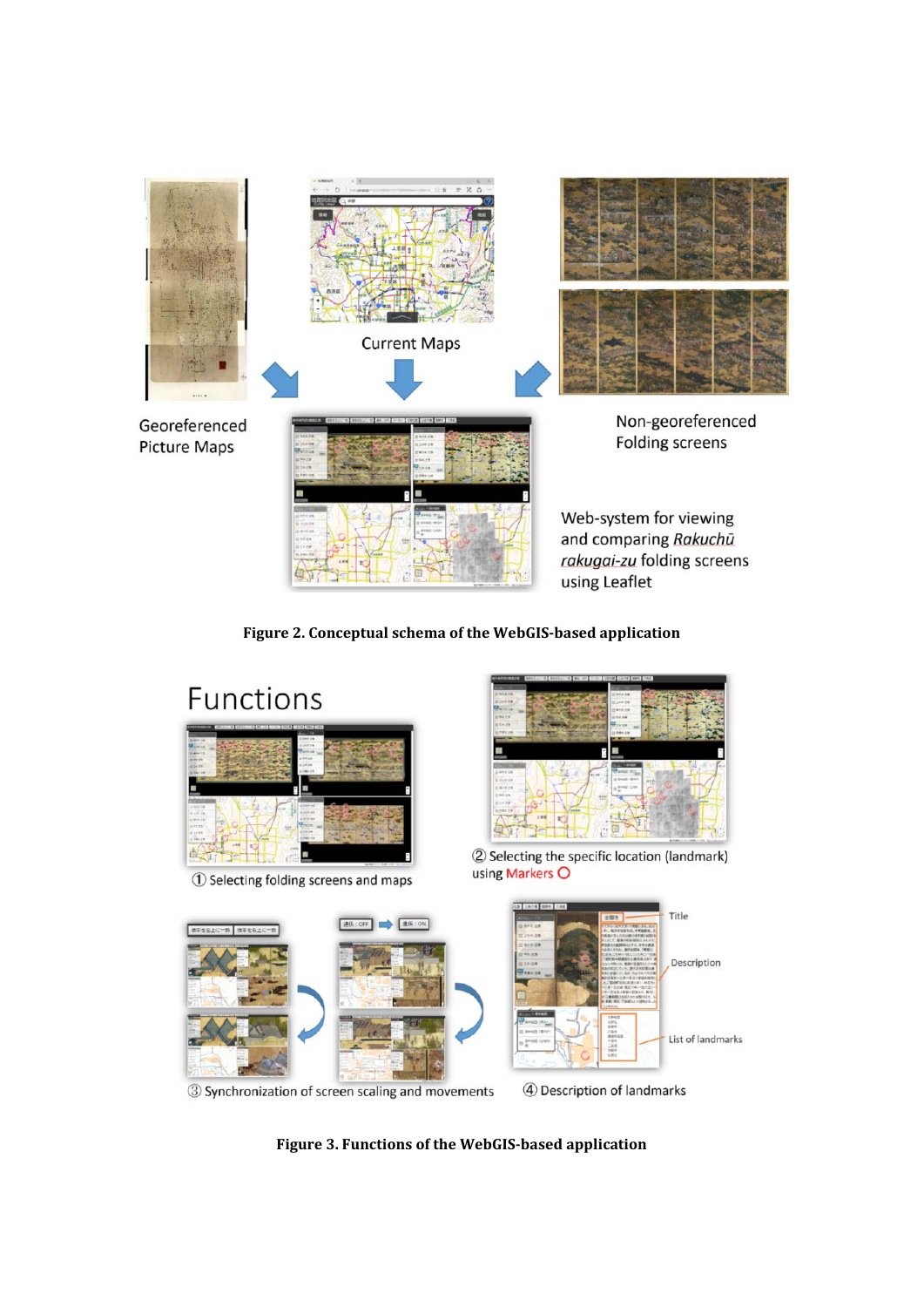The WebGIS-based application allows to compare the landmarks drawn on the different *Rakuchū rakugai-zu* folding screens interactively.

**4. Comparison of modern maps, old picture maps and** *Rakuchū rakugai-zu* **folding screens**

**1) Comparison** *Rakuchū rakugai-zu* **folding screens with "***Kyoto University Rakuchū-ezu***" and a modern map**

Many *Rakuchū rakugai-zu* folding screens are from the period between late medieval and early modern periods. We have two *Rakuchū-ezu* (picture maps) from the Nakai Family (whose ancestor was a purveying carpenter foreman from

Kyoto to the Edo shogunate) that are accurate. "Funaki Screens" (upper-left) and "Seigan-ji monzen-zu Screens" (upper-right) are displayed over a modern map (lower-left) and a picture map (lower-right), with three red pins showing the locations of *Sanjō Ōhashi* bridge, *Sanjō Kobashi* bridge, and *Seiganji* temple (Figure 2). Zooming in or out and shifting of the modern map above and the "*Kyoto University Rakuchū-ezu*" below can be synchronized by clicking the SYNCH ON/OFF button. In addition, clicking on the red pins marking objects on the maps or buttons of objects provided at top-left allows the user to zoom in on the clicked object.



**Figure 4: Comparing** *Rakuchū rakugai-zu* **folding screens with a modern map and "***Kyoto University Rakuchū-ezu***"**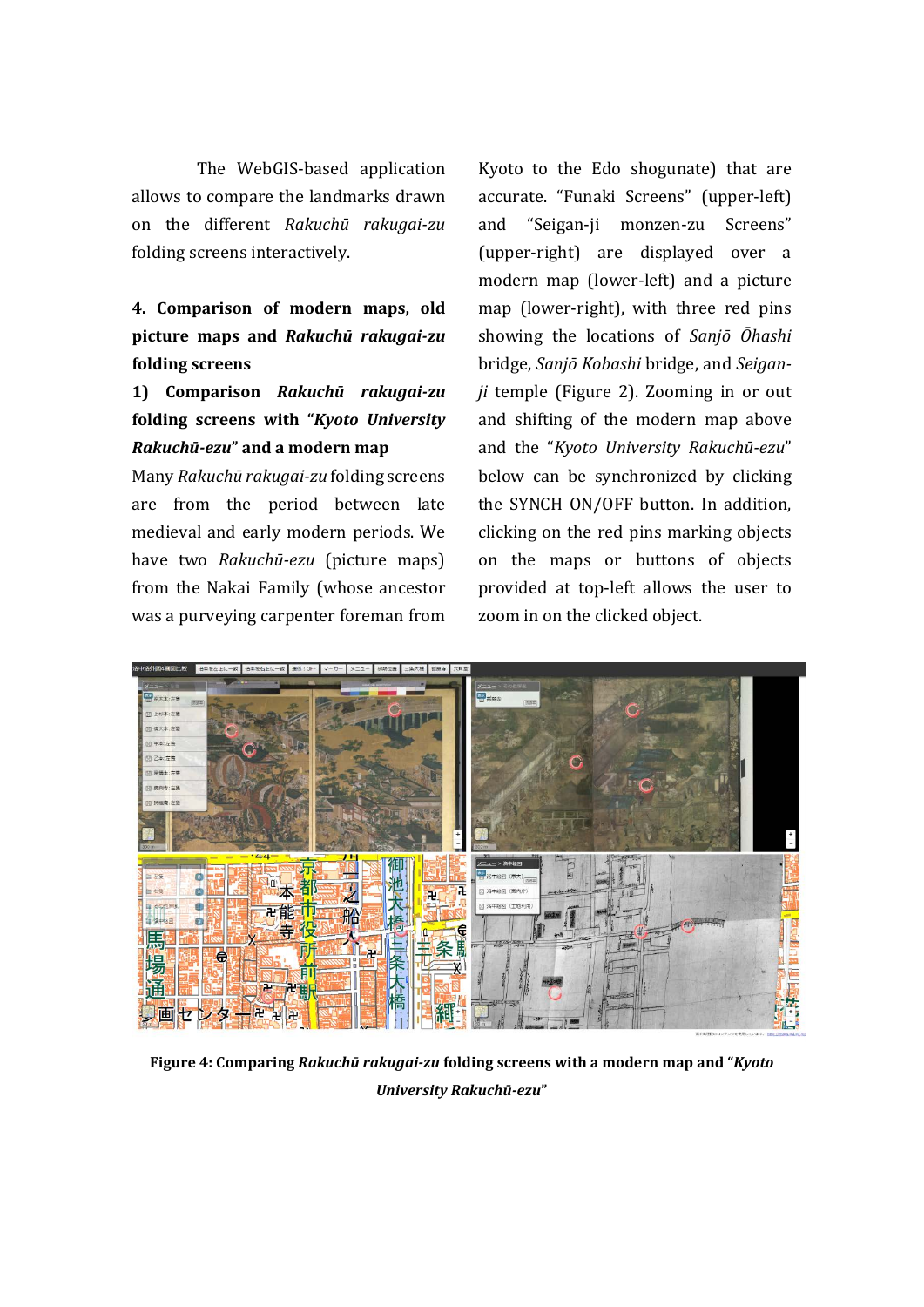## **2) Comparison between four** *Rakuchū rakugai-zu* **folding screens**

Let us next take a look at the viewing system comparing four sets of *Rakuchū rakugai-zu* folding screens. In this case we compare the "Funaki Screens"(upperleft), "Kyoto Museum Screens" (upperright), "Shoko-ji Screens"(lower-left) and "Bukkyo University Screens" (lowerright). Each of them has one red marker, which shows Nijyo Castle (Figure 5).

Nijo Castle was built in 1603 as the Kyoto residence of Tokugawa Ieyasu, the first shogun of the Edo Period (1603- 1867). In Edo period, *Rakuchū rakugai-zu* folding screens divide the capital east-to

contrast Nijo Castle on the west side, representing the Tokugawa Shougunate (the last feudal Japanese military goverment), with the Great Buddha Hall of the Hokoji temple on the east side, representing the Toyotomi family, who held power before the Tokugawa.

At that time Nijo Castle had been a remarkable landmark which all people can view in Kyoto. However The central keep was struck by lightning and burned to the ground in 1750.

Using the Web-based application system, we can easily view overall of several *Rakuchū rakugai-zu* folding screens and compare them in detail.



Above: "Funaki Screens" (left panel) and "Funaki Screens" (right panel); below: "Shoko-ji Screens" (left panel) and "Bukkyou University Screens" (right panel) **Figure 5. Comparison between** *Rakuchū rakugai-zu* **folding screens**

## **6. Web viewing system development**

There have been several image viewing systems for the viewing of individual sets

of *Rakuchū rakugai-zu* folding screens, but our system not only allows the zooming in and out of maps and *Rakuchū*